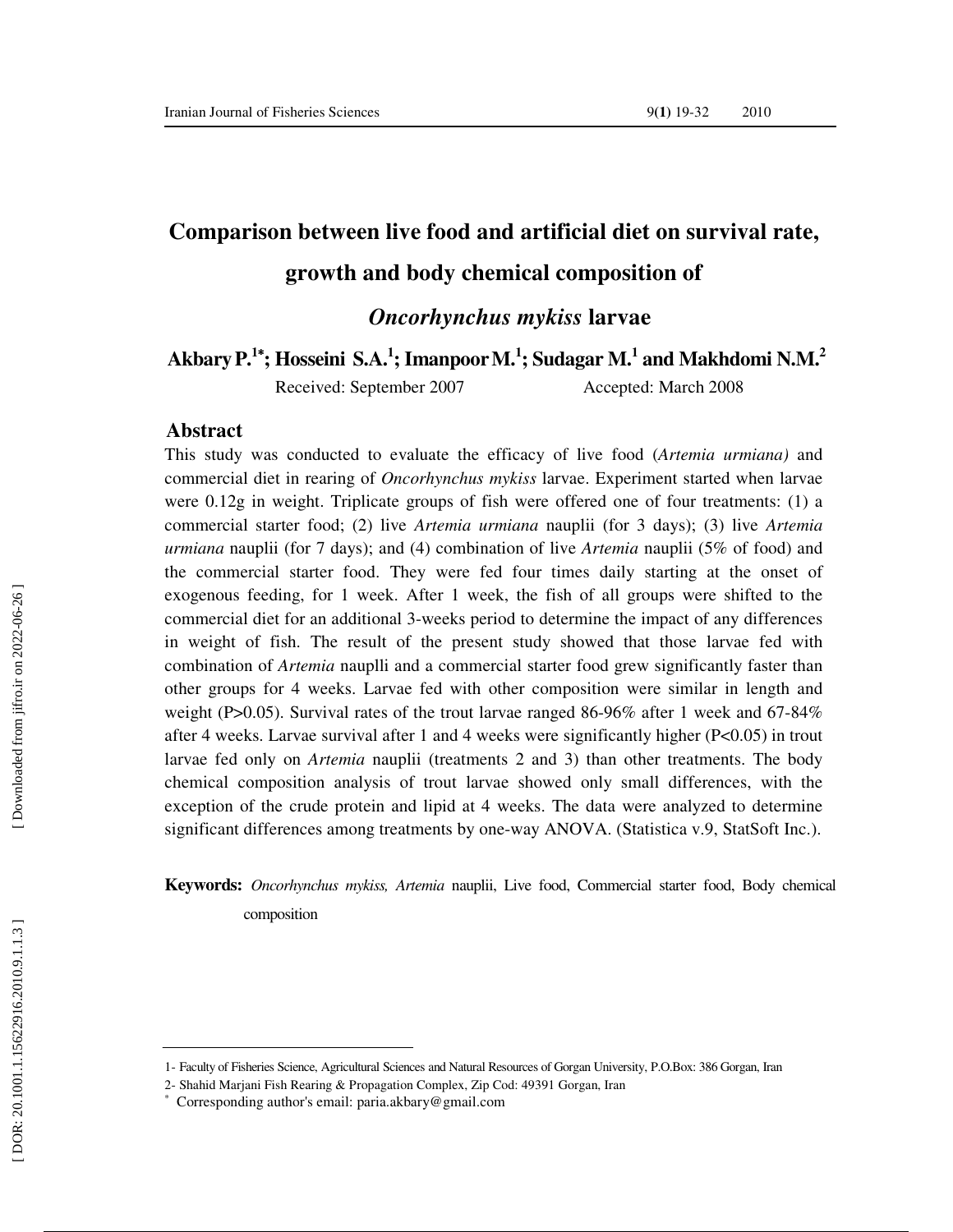# **Introduction**

For many fish species, the larval period is considered critical in life history. Success of larval rearing depends mainly on the availability of suitable diets that readily consumed, efficiently digested and that provide the required nutrients to support good growth and health (Giri *et al*., 2002). Diet particles must be chosen with consideration to the small mouth size of fish larvae. The selection of a very small feed particle can lead to nutrient leaching problems caused by very high ratio of surface area to volume (Kim *et al*., 1996).

Many investigators have shown that *Artemia* represents an interesting food source for carnivorous larval and juvenile stages of many species which show an absolute requirement for live prey during their early development (Koueta *et al*., 2002).

Species reared successfully in aquaculture generally larvae phase with fully developed digestive systems at the first feeding stage, e.g., salmon, trout and catfish. Live prey organisms, primarily zooplankton, have been used to raise the larvae of fish species which cannot be reared on prepared feeds (Kim *et al*., 1996). Among zooplankton, brine shrimp (*Artemia* spp.) and rotifers (*Brachionus plicatilis*) have been used most extensively as a live food for rearing of marine and freshwater fishes (Leger *et al*., 1986; Bengtson *et al*., 1991). The use of *Artemia* nauplii is well established due to its many advantages: year-round availability as on the shelf cysts; good nutritional value for

some fish; and relatively easy improvement through simple enrichment techniques (Leger *et al*., 1986). Salmonids have a fully developed digestive system at the first feeding stage and they are normally fed prepared diet from first feeding. Growth rates of salmon fry fed prepared diets are generally acceptable for nearly all applications and attempts to replace commercial feed with *Artemia* nauplii as food for pink salmon fry have resulted in lower growth rates due to inadequate production of *Artemia* nauplii (Wang *et al*., 2005).

Growth and survival data are powerful tools for understanding the effects of both live and manufactured diets on first-feeding fish larvae (Wang *et al*., 2005). In the present study, growth and survival data were evaluated therefore to show the effects of live food and artificial diet on fry of *Oncorhynchus mykiss*. Body chemical composition measurement has been used to estimate nutritional conditions and growth of fish larvae (Gwak & Tanaka, 2002).

*Artemia* is still the most preferred and reliable live food in rearing fish and crustacean larvae (Dhont *et al.,* 1993). However, *Artemia* is not cost-effective in most developing countries. Therefore, the use of *Artemia* is limited in aquaculture and the use of live *Artemia* nauplii for feeding trout larvae has never been reported in the literature. Yet, the nutritional value of correctly fed *Artemia* is higher than commercial starter food (Segner *et al*., 1993; Kim *et al*. 1996; Girri *et al*., 2002).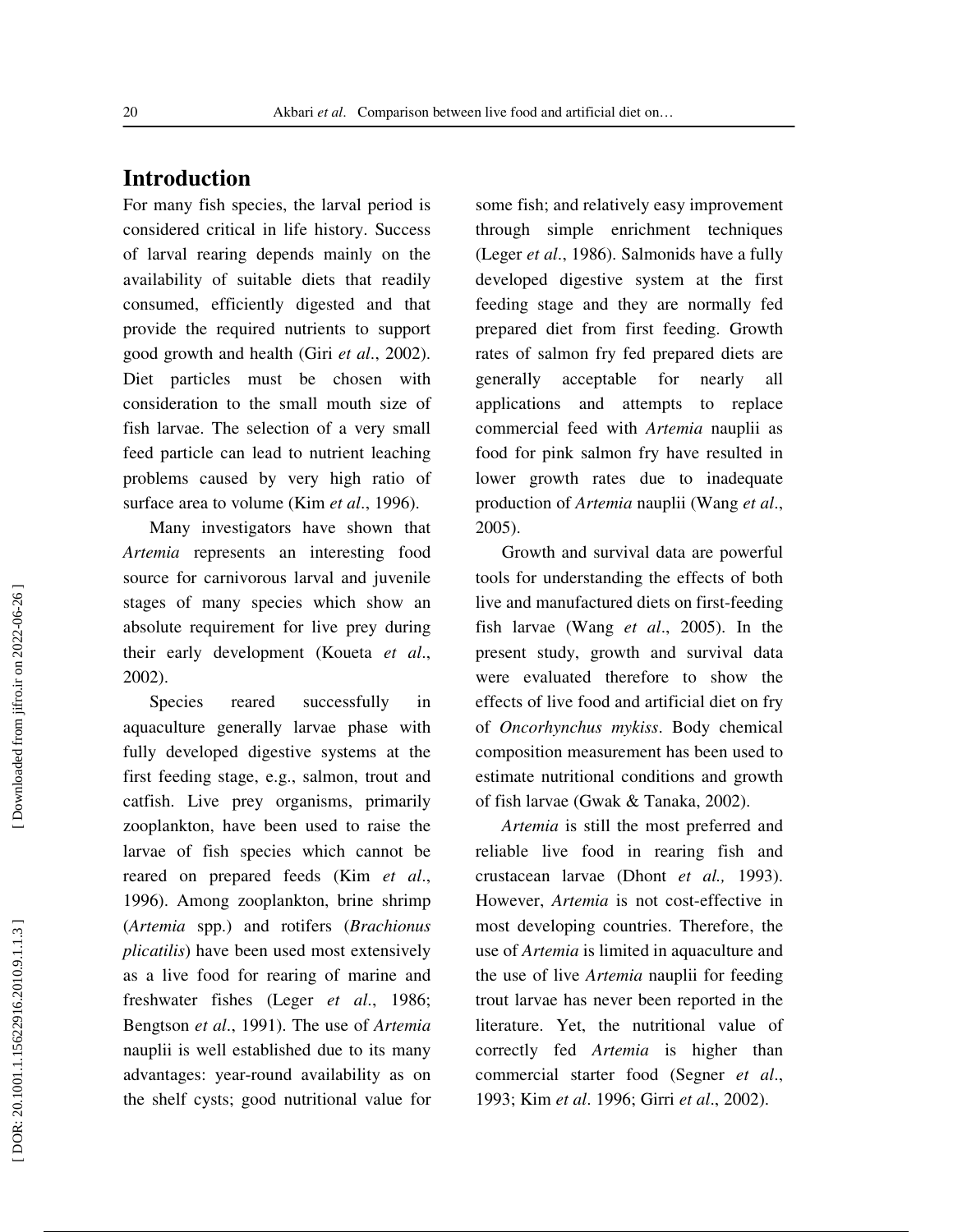Intensive rearing trout fry under controlled or semi-controlled environmental conditions may be a valuable alternative to traditional production of stocking of species in outdoor pond. However, the very slow growth of trout fed on dry feed makes rearing very inefficient. The addition of live food, such as *Artemia* to a dry feed may enhanced either growth or survival rates of trout fry when compared with fish receiving only starter (Kim *et al*., 1996).

Several researchers have studied the effects of live food on survival rate and growth of *Tinca tinca* (Wolnicki *et al*., 2003), *Plelteobagrus fulvidraco* (Wang *et al*., 2005) and *Wallago attu* (Girri *et al*., 2002). *Oncorhynchus mykiss* has a promising market potential in Europe, East and South Asia. It is also an important aquaculture species in Iran. The purpose of this study was: 1) to determine whether first feeding trout larvae fed *Artemia* nauplii would exhibit higher growth rates than trout fed a commercial starter food and 2) to determine if any primary differences in growth would be lost when fish were shifted to a granulated trout larval feed.

## **Materials and methods**

Four treatments, including: (1) Biodiet starter #2 or #3 (Bioproducts, Inc., France, OR); (2) Live *Artemia* nauplii (*A. uromiana*), hatched daily and fed as first instars for 3 days; (3) Live *Artemia* nauplii, hatched daily and fed as first instars for 7 days; (4) combination of artificial food and live *Artemia* nauplii, were fed to triplicate groups of rainbow trout fry. Each diet was fed about 5% dry

body weights per day (Kim *et al*., 1996). After 3 days treatment 2 was gradually shifted to a granulated trout larval feed and after 1 week, fish fed diets 3 and 4 were shifted to Biodiet starter (58% protein, 15% lipid and 11% ash) and fed to apparent satiation for an additional 3 weeks period. All groups receiving diets were fed 4 times per day. The feeders were operational each time for 5 min. An excess of food was always offered to assure satiation. The daily ration was adjusted according to larvae weight after 7 to 14 days of rearing. Trout larvae (*Oncorhynchus mykiss*) at the first feeding stage (swim-up) were obtained from Gorgan Aquaculture of *Oncorhynchus mykiss* Center, Golestan, Iran). The experiment was performed at the Shahid Marjani Fish Rearing and Propagation Complex, Gorgan, Iran. A batch of 1200 uniformly sized yolk-sac larvae (120.63± 13.50mg SD) was randomly divided into 12 groups (four treatments, three replicates) of 100 individuals and each group was placed into a 35L tank with micromesh screens replacing the side of two tank's walls. Tank flow-through rate was set  $0.5L \text{ h}^{-1}$ . compressed air was introduced into tanks from a number narrow pipes opening on bubblier and these tanks cleaned daily, to avoid pollution involved by over feeding or diet particles. Water quality was monitored either daily or weekly; Temperature was maintained at 9.3±1.36ºC (measured daily; n=29) and oxygen varied between 7.8 and 8.6mg  $L^{-1}$  (determined weekly in the morning). Total ammonia-nitrogen [(NH<sub>4</sub><sup>+</sup> + NH <sup>3</sup>)-N] was always maintained below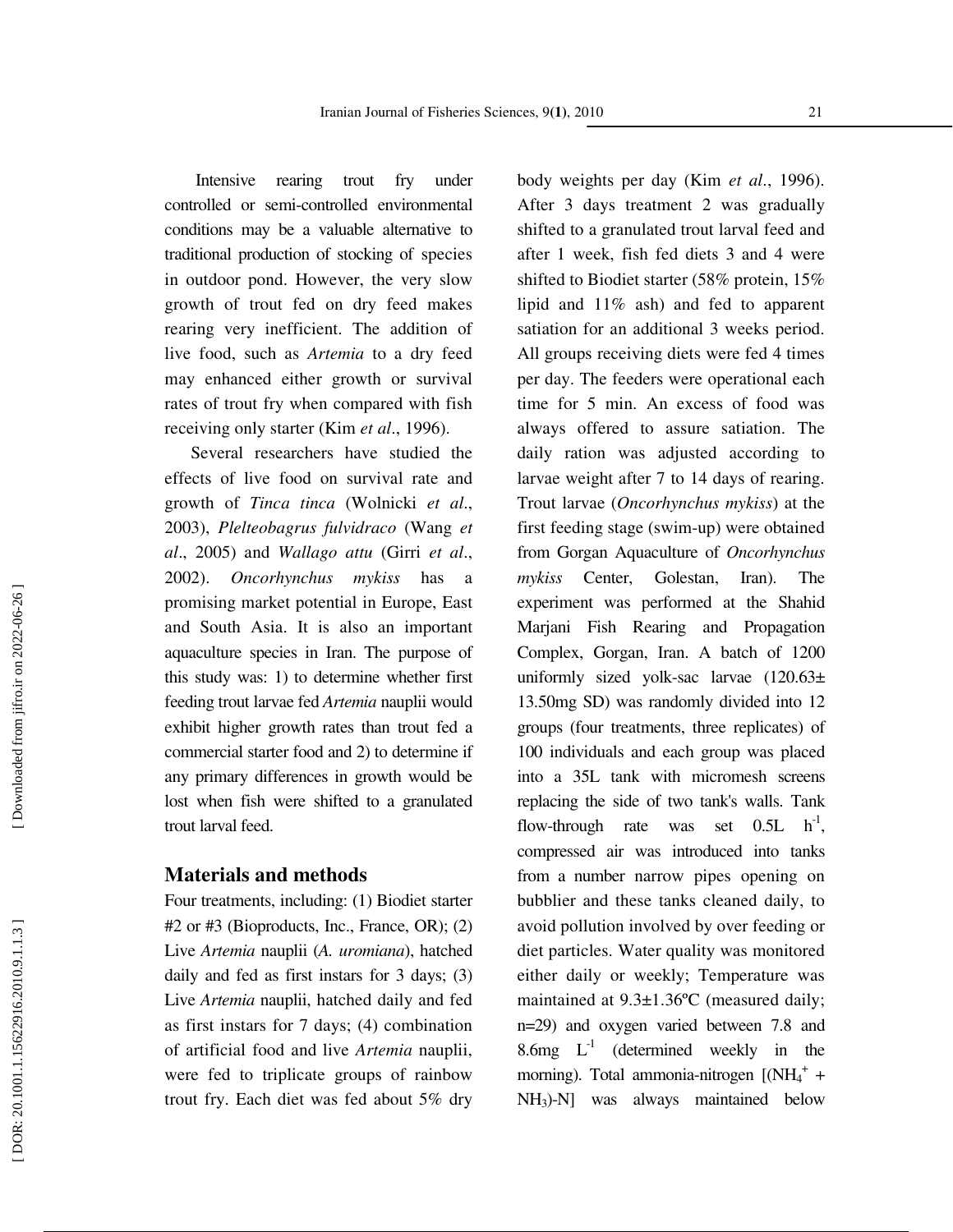0.5mg  $L^{-1}$  and the pH value 8 to 8.2. Residual chlorine was determined weekly whereby levels stayed below 0.05mg  $L^{-1}$ . The photoperiod for this indoor experiment was set at 12L:12D cycle (light period from 08.00 to 20.00 hours) and light intensity was kept at 40lux at the tank surface. Physical and chemical variables were maintained constant by continual renewals of oxygenated water, and by removing dead larvae, dead prey and food remains (siphoning) each morning before feeding; dead larvae were removed twice daily and counted. Prior to sampling fish for growth measurements and chemical analysis, larvae went hungry for 6 hours. At the start of the study and at weekly intervals, each group of fish was bulk-weighed and counted after being anesthetized in water containing 100ppm clove oil (*Syzygium aromaticum*) (Anderson *et al*., 1997; Keen *et al*., 1998). At the start of study and at weekly intervals, each group of fish was weighted (10 fish per replicate of treatment). Total length was measured with a sliding caliber with a precision of 0.01mm, weighed on a balance with a precision of 0.1mg. The amount of feed fed per group was recorded weekly and used to calculate feed efficiency ratios. Thirty fish were taken at the 1 week and ten fish per replicate tank after 4 weeks of feeding, as were samples of the feeds and *Artemia*, for determination of proximate composition; moisture, crude protein, crude lipid and ash were measured in duplicate using AOAC (1990). Procedures, e.g., moisture by drying samples at 105ºC overnight, protein by measuring

Kejeldahl nitrogen, lipid was analyzed by ether extraction using a Soxhlet system, and Ash by heating for 5h at 550ºC in a muffle furnace. Results were expressed as % total body dry weight.

Feed conversion ratio  $(FCR)$  = Feed fed (g) dry weight)/ fish weight gain (g wet weight), (Kim *et al.,* 1996).

Weight gain  $(mg)$  = Final weight – initial weight, (Hevroy, 2005).

Total length increase = Final total lengthinitial length, (Kim *et al.,* 1996).

Relative weight gain  $(\%)$  = (weight increase x100)/ initial weight, (Kim *et al.,* 1996).

Growth rate was expressed as "Specific Growth Rate" (SGR):

SGR (%Body weight/day) = (Ln*W2* – Ln*W1*) x 100/t,

where *W2* and *W1* are respectively, final and initial weight (mg) of each fish, *t* the duration of the experiment in days, (Wang *et al*., 2005).

Weight gain  $(mg/day) = Weight increase/$ day (Kim *et al.,* 1996).

% Coefficient of variation for  $SGR$  (CV) = 100 x SD/mean,

where mean is average of SGR and SD is standard deviation of SGR (Wang *et al*., 2005)

At the end of experiment the number of surviving fish was recorded and used for calculating mortality. All fish in each tank were pooled for weighing and growth evaluation. Diet effects on survival, SGR and protein content were analyzed using one-way ANOVA. Duncan's procedure was applied for multiple comparisons.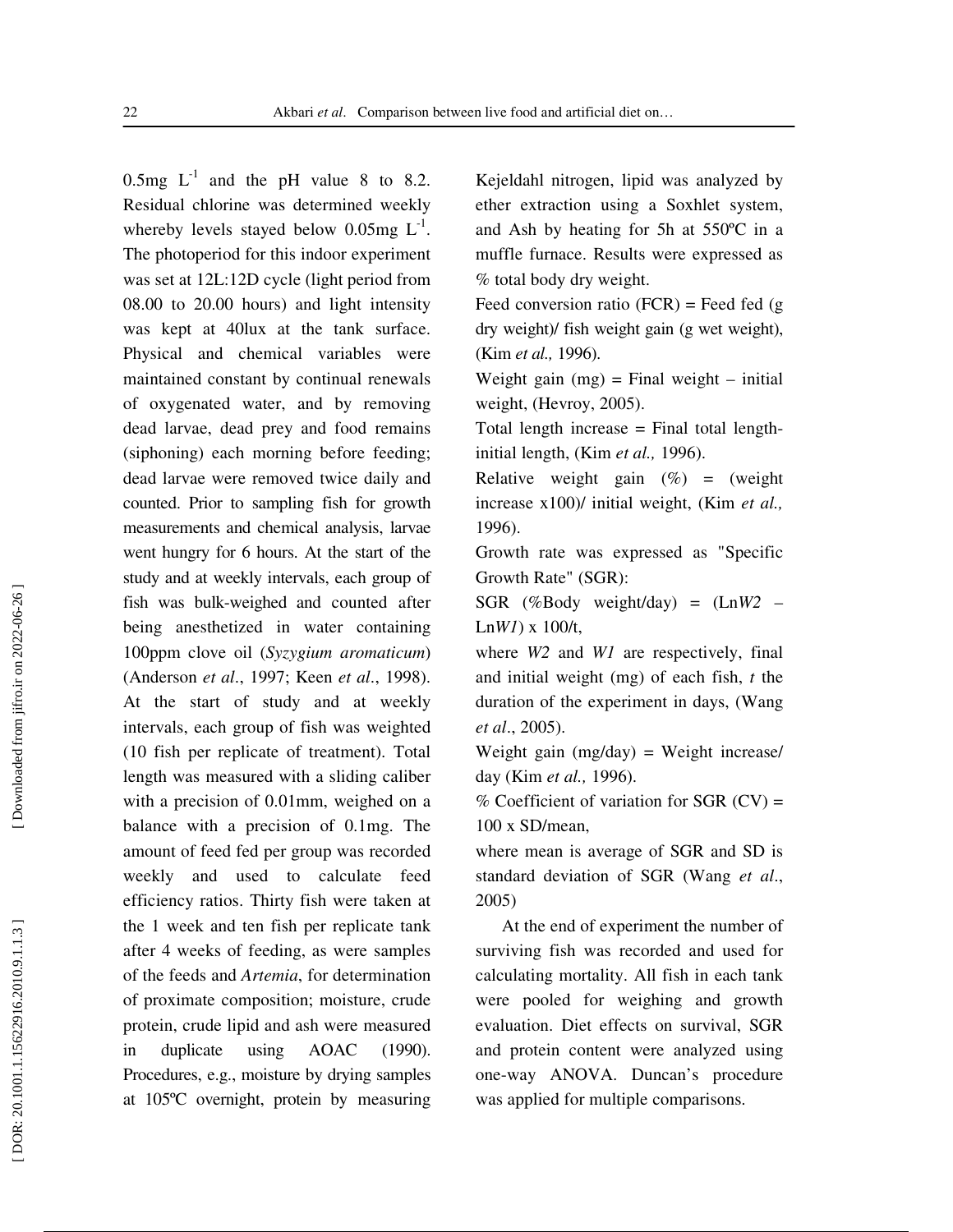Statistica (version 9) for windows was used. Result was considered significant at the 5% level.

#### **Result**

The chemical composition analysis of trout larvae carcass of each treatment (Table 1) showed that the crude protein level changed after either 1 week or 4 weeks of sampling. The lowest level of the crude protein level was 65.60% and 68.70% in treatment 1, after 1 week and after 4 weeks, respectively. The highest crude protein level was 66.70% (after a week) and 70.37% (after 4 weeks) in treatment 2. The level of moisture did not change between treatments (with the exception of treatment 1)  $(P<0.05)$  and the highest moisture was found in treatment 1. At 4 weeks, the level of crude lipids and ash in the carcass of larvae in different treatments, like the protein level, changed the highest level of lipids 14.64% (Table 2) was found in treatment 1 and the lowest level, 13.32% in treatment 4. For ash the highest content of 7.61%, was observed in treatment 3, and the lowest, 7.02% in treatment 4. But ash level in treatment 1 and 2 changed only slightly (P>0.05). At 1 week, the level of lipid, moisture (with the exception of treatment 1) and ash in carcass of larvae did not show significant difference between treatments  $(P>0.05)$ .

For the first week, the survival rate was 96% for the group of trout larvae fed *Artemia* nauplii during 7 days (treatment 3), 86% when fed commercial starter food and 91% when fed combination of *Artemia*

nauplii commercial starter food (treatment 4) and 95% when fed *Artemia* nauplii during 3 days (Fig. 1). During 14 days experiment, survival was 91% for trout larvae fed *Artemia* nauplii during 7 days (treatment 3), 82% for those fed combination of *Artemia* nauplii and commercial starter (treatment 4), 75% for trout larvae fed granulated food (treatment 1) (Fig. 1). In 4 weeks, the highest survival (84%) was recorded in treatment 3 and the lowest survival (67%) was showed in treatment 1 (Fig. 1). Cumulative mortality of larvae (Fig. 2) indicated that the mortality peak occurred around 15 days in larvae fed granulated diet (treatment 1) and 22 days in larvae fed live food. After 4 weeks the cumulative mortality, in all treatments (with the exception of treatment 2 and 3) were significantly different (P<0.05).

After 4 weeks rearing the difference in growth was not significant among groups fed with *Artemia* nauplii (treatments 2, 3 and 4) (P>0.05). At the end of the rearing period (4 weeks) trout larvae fed with combination of *Artemia* nauplii and commercial starter granules (treatment 4) showed better growth than either group fed on commercial starter granules (treatment 1) or only on *Artemia* nauplii (treatments 2 and 3) but the difference in growth between treatments 2, 3 and 4 was not significant (P>0.05). The weight and length increase obtained during the 4 weeks, showed significant difference between treatment 4 (fed combination of *Artemia* nauplii and commercial starter granules) and treatment 1 (fed with commercial starter granules)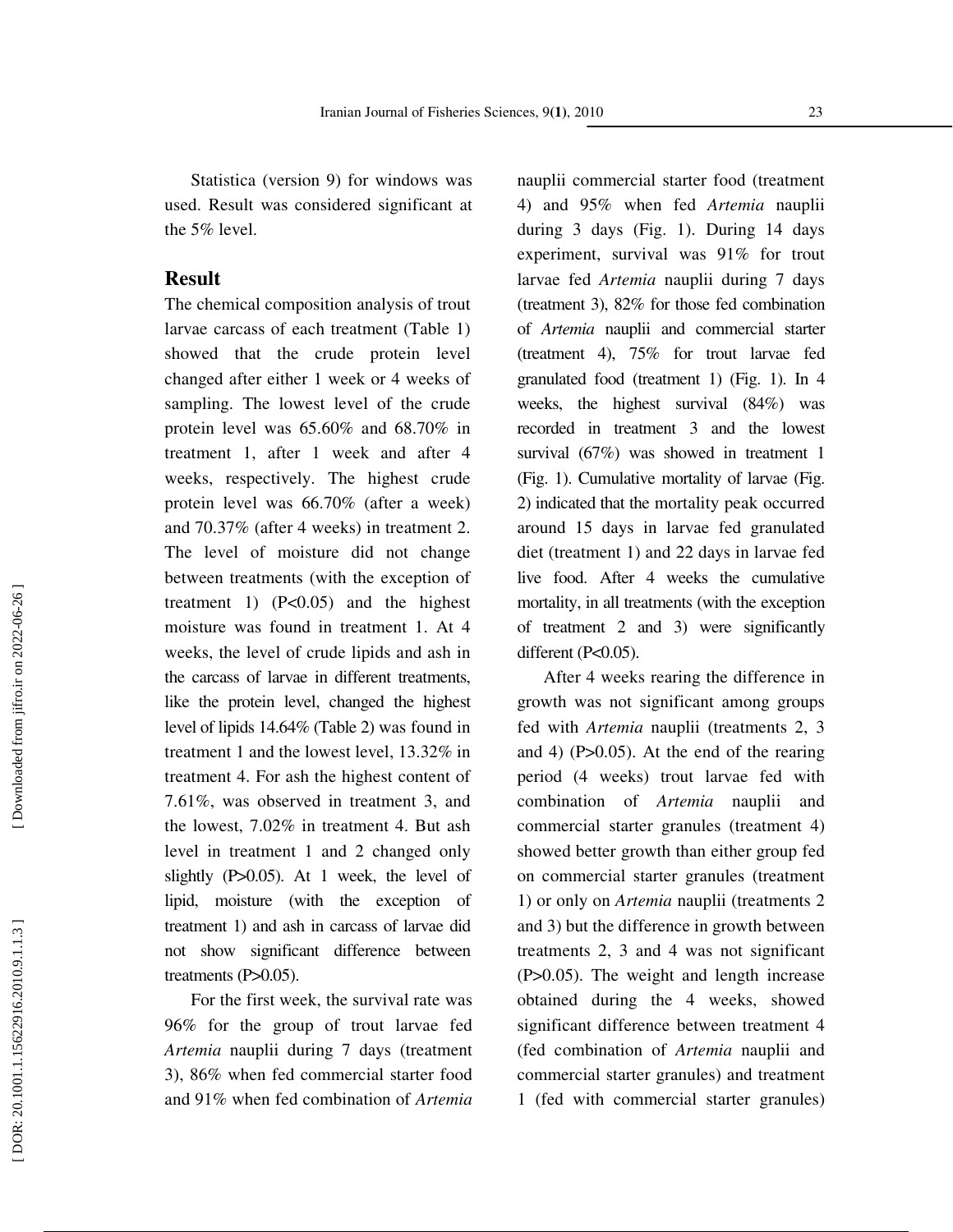(Table 4; (P<0.05)). The Specific Growth Rates of groups were different during 4 weeks of rearing, with enhanced growth for the treatment fed with the combination of *Artemia* nauplii and commercial starter food (Table 5). During the experiment, the highest weight gain and Specific Growth Rate (SGR) for 4 weeks was found in treatment 4 (fed mixture of *Artemia* nauplii and commercial starter food; Table 4). The feeding rate was lower in treatment 4 than the group fed commercial starter food (treatment 1) and the lowest feeding rate after 7 days was found in treatment 4 but

after 4 weeks the lowest feeding rate was showed in treatment 3 and between treatments 1, 2 and 4 was not significant difference (P>0.05), however, feeding rate was slightly lower in treatment 4 than treatment 1 (Table 5), , showed significant difference in the CV for SGR over the course of the experiment (P<0.05). Larvae fed commercial starter food showed significant increase in CV for SGR and the lowest CV was in treatment 4 (fed mixture of *Artemia* nauplii and commercial starter food) (Table 5).



**Figure 1: Effect of different diets on survival during trout larval rearing**



**Figure 2: Cumulative mortality of** *Oncorhynchus mykiss* **(mean per treatment) The difference between trout larvae fed commercial starter food and groups fed** *Artemia* **nauplii was significant after 4 weeks of rearing (P<0.05).**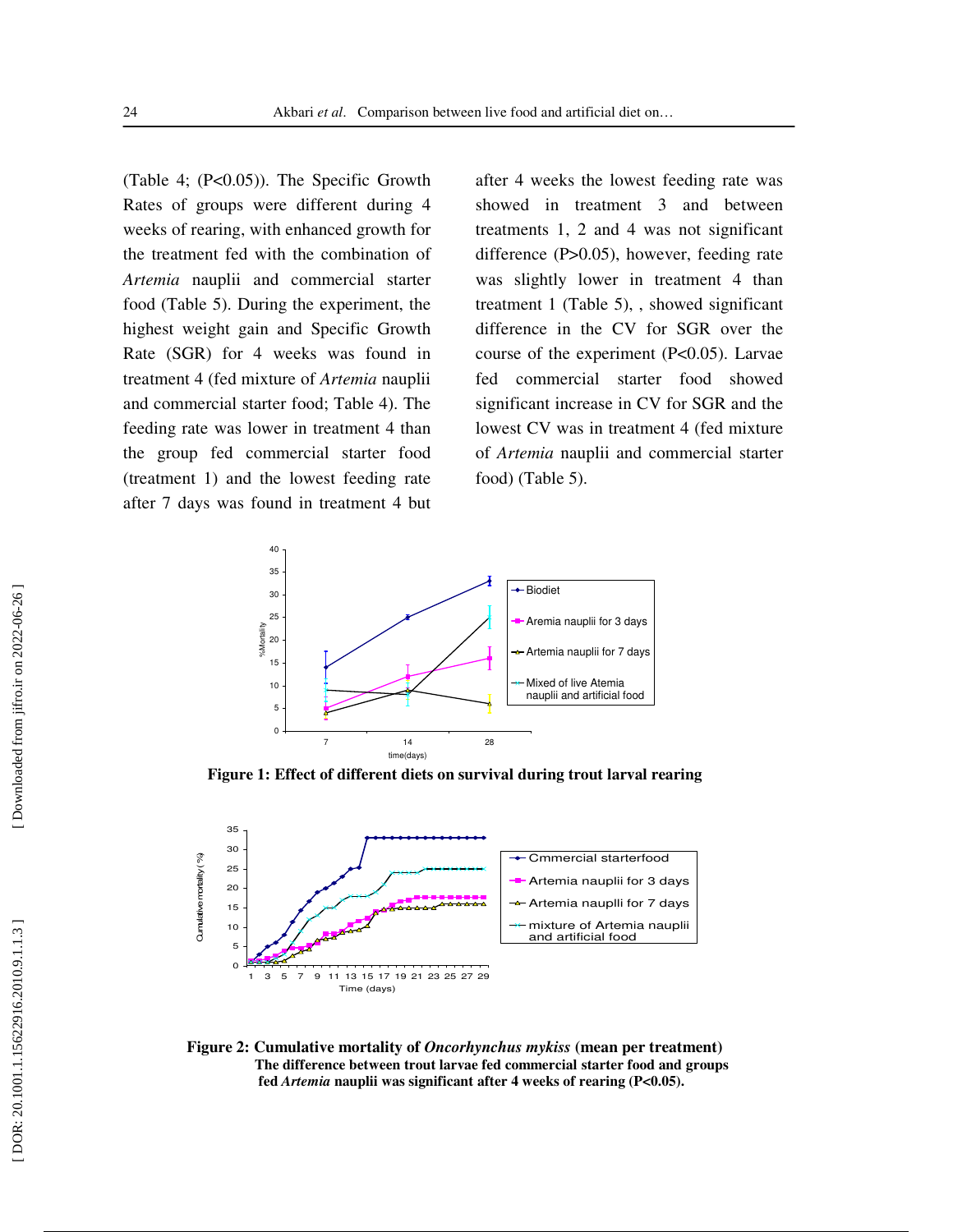| <b>Treatments</b> | Humidity $(\% )$              | Proteins $(\% )$              | Lipids $(\%)$      | Ash $(\%)$                   |
|-------------------|-------------------------------|-------------------------------|--------------------|------------------------------|
| 1                 | $81.11 \pm 0.10^a$            | $65.60 \pm 0.25$ <sup>d</sup> | $12.05 \pm 0.56^a$ | $7.07 \pm 0.40^a$            |
| $\overline{2}$    | $81 \pm 0.26^a$               | $66.70 + 0.38^b$              | $11.7+0.14^b$      | $6.84 \pm 0.30$ <sup>a</sup> |
| 3                 | $81.02 \pm 0.44$ <sup>a</sup> | $66.99 \pm 0.13$ <sup>a</sup> | $11.3 \pm 0.07^b$  | $6.75 \pm 0.68^{\text{a}}$   |
| $\overline{4}$    | $81.04 \pm 0.37$ <sup>a</sup> | $66.10 \pm 0.37$ <sup>c</sup> | $11.31 \pm 0.28^b$ | $6.96 \pm 0.37$ <sup>a</sup> |

**Table 1: Proximate analysis, expressed in percent dry weight (mean ±SD) of trout larvae carcass sampled at first week.** 

**Within columns values with different superscripts are significantly different (P<0.05)**.

**Table 2: Proximate analysis, expressed in percent dry weight, (mean ±SD) of trout larvae carcass sampled after 4 weeks.** 

| Treatments     | Humidity $(\%)$               | Proteins $(\% )$               | Lipids $(\%)$                 | Ash $(\%)$                    |
|----------------|-------------------------------|--------------------------------|-------------------------------|-------------------------------|
| 1              | $83.61 \pm 0.53$ <sup>a</sup> | $68.70 \pm 0.55$ <sup>c</sup>  | $14.67 \pm 0.46^a$            | $7.31 \pm 0.79$ <sup>ab</sup> |
| $\overline{c}$ | $82.25 \pm 0.35^b$            | $70.37 \pm 0.86^a$             | $13.67 \pm 0.30^{\circ}$      | $7.4 \pm 0.45^{ab}$           |
| 3              | $82.25 \pm 0.60^{\circ}$      | $70.08 \pm 0.77$ <sup>ab</sup> | $13.32 \pm 0.31$ <sup>d</sup> | $7.61 \pm 0.29$ <sup>a</sup>  |
| $\overline{4}$ | $82.13 \pm 0.31^b$            | $69.68 \pm 0.47^b$             | $14.15 \pm 0.35^b$            | $7.02 \pm 0.37$ <sup>b</sup>  |

**Within columns values with different superscripts are significantly different (P<0.05)**.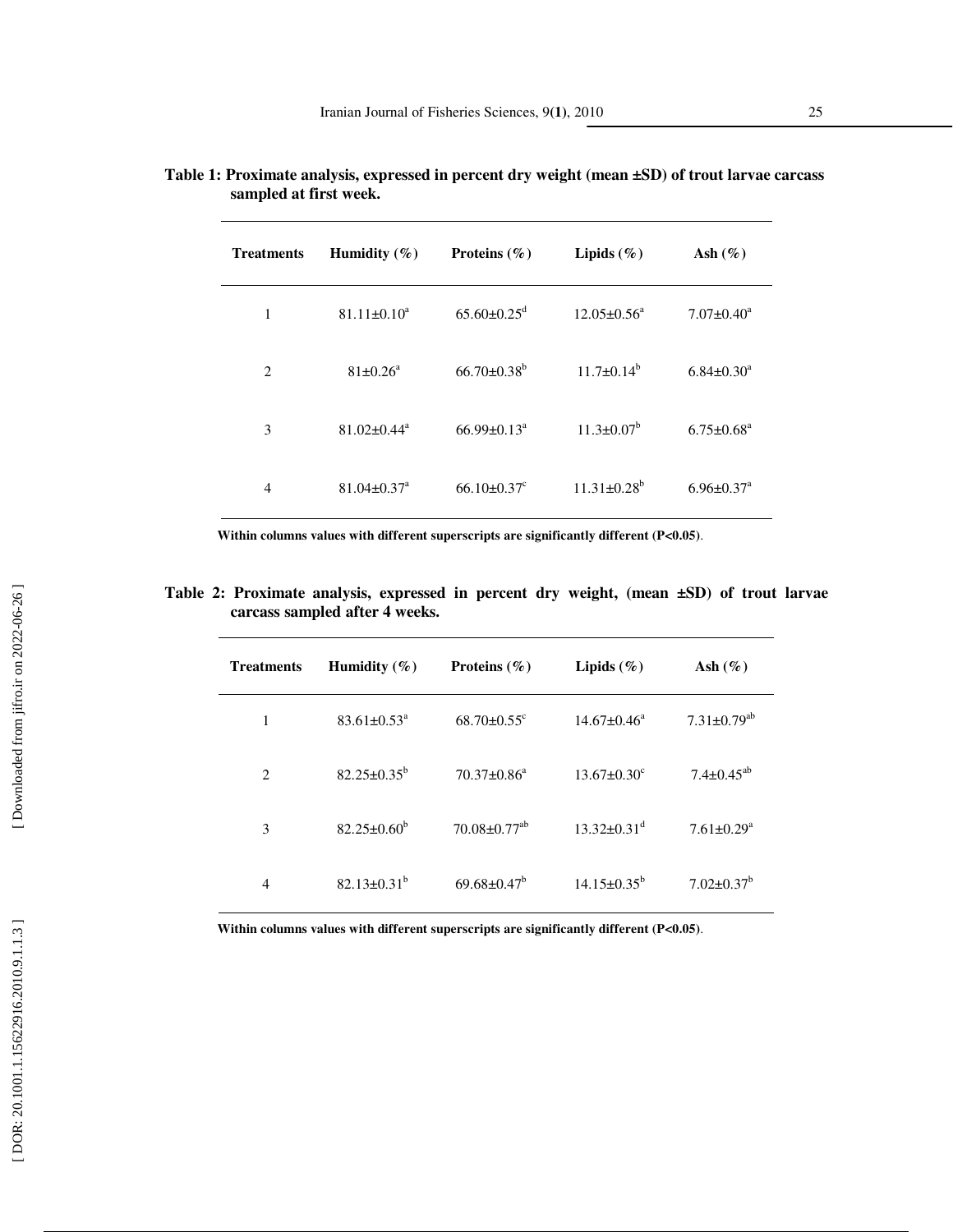|                | Survival $(\%)$       |                         |  |  |
|----------------|-----------------------|-------------------------|--|--|
| <b>Diet</b>    | 1 week                | 4 weeks                 |  |  |
| 1              | $86\pm3.51^{b}$       | $67 \pm 1$ <sup>c</sup> |  |  |
| $\overline{c}$ | $95 \pm 2.50^{\circ}$ | $82{\pm}2.50^a$         |  |  |
| 3              | $96 \pm 1.15^a$       | $84\pm2^a$              |  |  |
| 4              | $91\pm2.01^{a}$       | $75 \pm 2.51^{\rm b}$   |  |  |

## **Table 3: Survival <sup>a</sup>of** *Oncorhynchus mykiss* **larvae (fed different diets from first-feeding period for 1 week), values are means ±SD (n=3)**

Within columns values with different superscripts are significantly different (P<0.05).

Table 4: Average weight and total length<sup>a</sup>, percent (%) weight gain, of fish fed various dietary  **treatments e . Values are mean ±SD (n=3)** 

| <b>Diet</b>    | Average weight (mg)           |                            | Average total length<br>(mm) at 1 week | $%$ weight gain               |                           |
|----------------|-------------------------------|----------------------------|----------------------------------------|-------------------------------|---------------------------|
|                | 1 week                        | 4 weeks                    |                                        | $0-1$ week                    | 0-4 weeks                 |
|                | $180.1 \pm 7.68$ <sup>c</sup> | $568.3 \pm 20.74^b$        | $26.59 \pm 0.32$ <sup>c</sup>          | $52.57 \pm 17.11^b$           | $381.37 \pm 51.58^a$      |
| 2              | $201.33\pm8.49^b$             | $558.86 \pm 22.11^b$       | $27.53 \pm 0.39^b$                     | $67.76 \pm 13^{\circ}$        | 365.66±35.43 <sup>a</sup> |
| 3              | $202.76\pm8.38^{a}$           | $560.63 \pm 21.35^b$       | $27.72 \pm 0.43^b$                     | $70.96 \pm 16.8^{\text{a}}$   | 375.42±45.27 <sup>a</sup> |
| $\overline{4}$ | $207.13 + 11.12a$             | $596.52 \pm 17.25^{\circ}$ | $27.97 \pm 0.54$ <sup>a</sup>          | $71.64 \pm 9.21$ <sup>a</sup> | 393.79±22.70 <sup>a</sup> |

Within columns values with different superscripts are significantly different (P<0.05).

**a)Initial weights and lengths of trout larvae 120.63 (mg) ± 13.50 SD and 23.26 (mm) ± 0.90 SD, respectively.** 

Table 5: Percent body weight gain (BWG) per day<sup>a</sup>, feed conversion ratio and coefficient of **variation for SGR of fish fed various dietary treatments. Values are mean**  $\pm$ **SD (n=3)<sup>b</sup>** 

| <b>Diet</b>    | % BWG per day                |                             | $CV of GGR (\% )$ at 4 weeks  | feed conversion ratio |                            |
|----------------|------------------------------|-----------------------------|-------------------------------|-----------------------|----------------------------|
|                | 0-1 week                     | 0-4 weeks                   |                               | $0-1$ week            | 2-3 weeks                  |
|                | $5.95 \pm 1.52^{\mathrm{b}}$ | $5.40\pm0.35$ <sup>ab</sup> | $6.50 \pm 0.41$ <sup>a</sup>  | $1.14\pm0.18^{b}$     | $0.67 \pm 0.03^{\text{a}}$ |
| $\overline{2}$ | $7.35 \pm 1.05^{\circ}$      | $5.29 \pm 0.24^b$           | $4.54 \pm 0.20^{\circ}$       | $0.86 \pm 0.00^a$     | $0.67 \pm 0.07^{\text{a}}$ |
| 3              | $7.59 \pm 1.34$ <sup>a</sup> | $5.34\pm0.31^{b}$           | $5.84\pm0.31^{b}$             | $0.73 \pm 0.04^a$     | $0.79 \pm 0.01^b$          |
| 4              | $7.69 \pm 0.75^{\text{a}}$   | $5.50 \pm 0.15^{\circ}$     | $2.72 \pm 0.077$ <sup>d</sup> | $0.80 \pm 0.08^a$     | $0.63 \pm 0.03^{\text{a}}$ |

**b) Within columns values with different superscripts are significantly different (P<0.05).** 

**a) BWG per day = e GW-1** ∗**100, where GW is instantaneous growth rate (ln final weight – ln initial weight) / time in days.**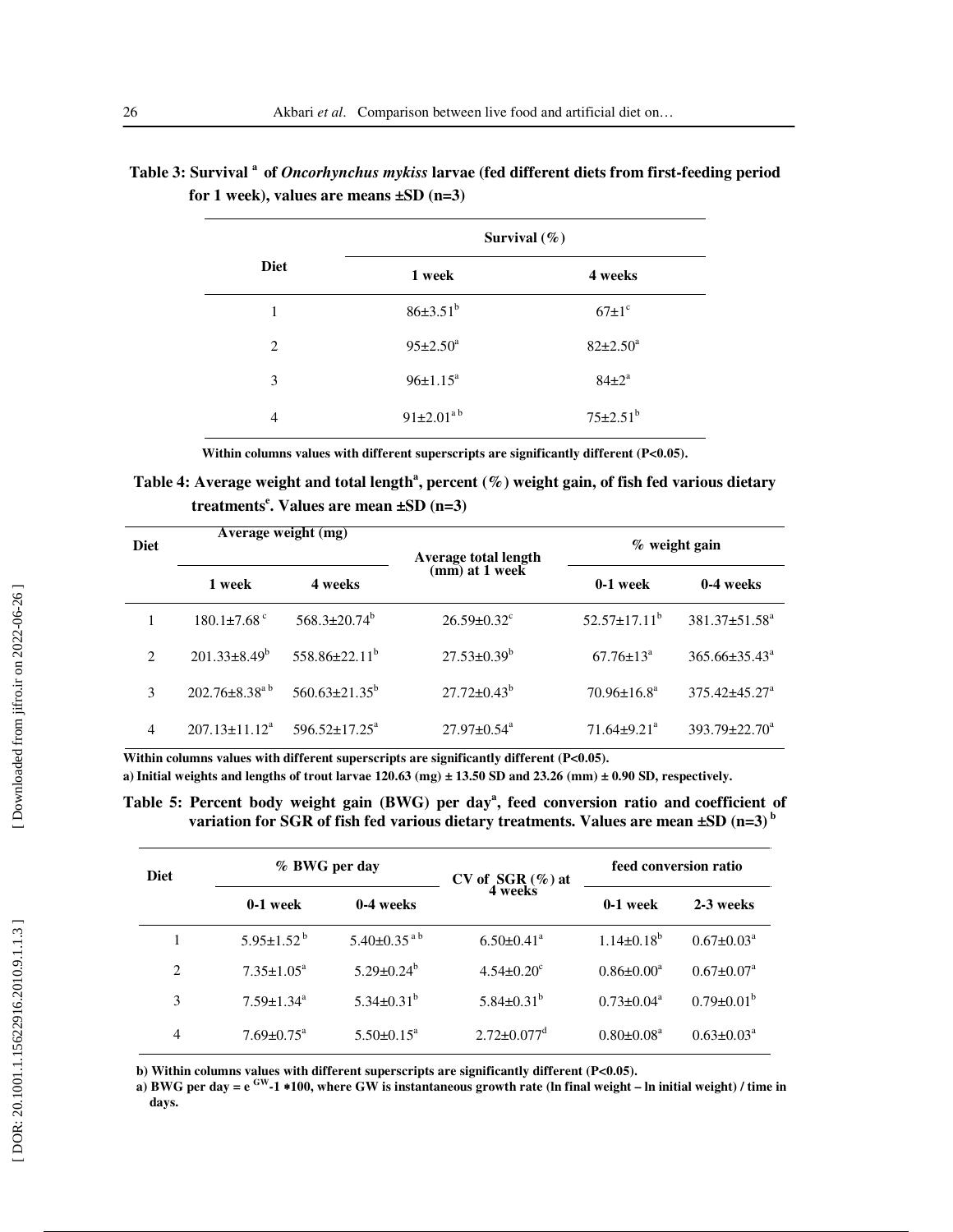## **Discussion**

Larvae first feeding on live food, while early application of inert diets may enable easy weaning onto dry feed (Szlaminska & Przybyle, 1986; Segner *et al*., 1993; Watanabe & Kiron,1994; Girri *et al*., 2002). The possibility of replacing live food with manufactured diets from the onset of exogenous feeding was investigated in several studies (Jones *et al*., 1993; Person– Le Ruyet *et al*., 1993). Recent advances have led to the development of inert diets for first–feeding fish larvae, because it is very difficult to obtain satisfactory results when feeding first-feeding larvae solely with formulated diets. Research on rearing techniques for *Argyrosomus hololpidotus* larvae showed good growth and development of larvae gradually weaned to micro particulate diet when provided with live food (rotifers) for 5 days of feeding (Holt, 1993). This result similar to our study, in the first week, first-feeding *Oncorhynchus mykiss* fed *Artemia* nauplii diet solely, obtained higher growth rate and body wet weight than those fed artificial diet (treatment 1). In the present study, the proximate composition of the *Artemia* nauplii was: 61.07% protein; 11.44% lipid; and 6.78% ash, on a dry weight basis (DWB). It may be explained that the higher dietary protein level can meet the requirements of body protein synthesis in early stages and then support fast growth of the larvae (Watanabe *et al.*, 1987a,b; Bengston *et al*., 1991). After 4 weeks, treatments 1, 2 and 3 did not show significant difference (P>0.05) on growth,

however, trout larvae fed combination of *Artemia* nauplii and artificial diet (treatment 4) obtained higher growth rate and body wet weight (P<0.05). This result is similar to *Clarias gariepinus* (Appelbaum & Van Damme, 1998), *Cyprinus carpio* (Szlaminska & Przybyle, 1986), *Clarias macrocephalus* (Fermin & Bolivar, 1991), *Clarias batrachus* (Giri *et al*., 2002), *Pleteobagrus fulvidraco* (Wang *et al.*, 2005). Research on these species presented evidence that feeding the larvae solely on dry diets or on a combination of live and dry diets resulted in increased survival and growth when compared with live food alone. In our study, after 4 weeks, that larvae fed live food (*Artemia*) exhibited not significantly the lower growth than artificial diet (P>0.05), and significantly the lower growth than combination of live and dry diet (P<0.05). The mortality of larvae which fed on live food was significantly lower than larvae fed on artificial diet. Thus, larvae fed live food a smaller space per individual than those larvae fed artificial diet. It was therefore not difficult to understand that larvae fed artificial diet obtained the better growth than fed *Artemia* nauplii solely. In our study, the CV in final SGR was affected by dietary regimes. Larvae fed live food showed the lowest CV for SGR while larvae fed treatment 1 showed the highest CV for SGR. In fact, at the end of the experiment both extremely large and small larvae could be found in the treatment fed artificial diet. Such size ranges may be explained by aggressive behavior of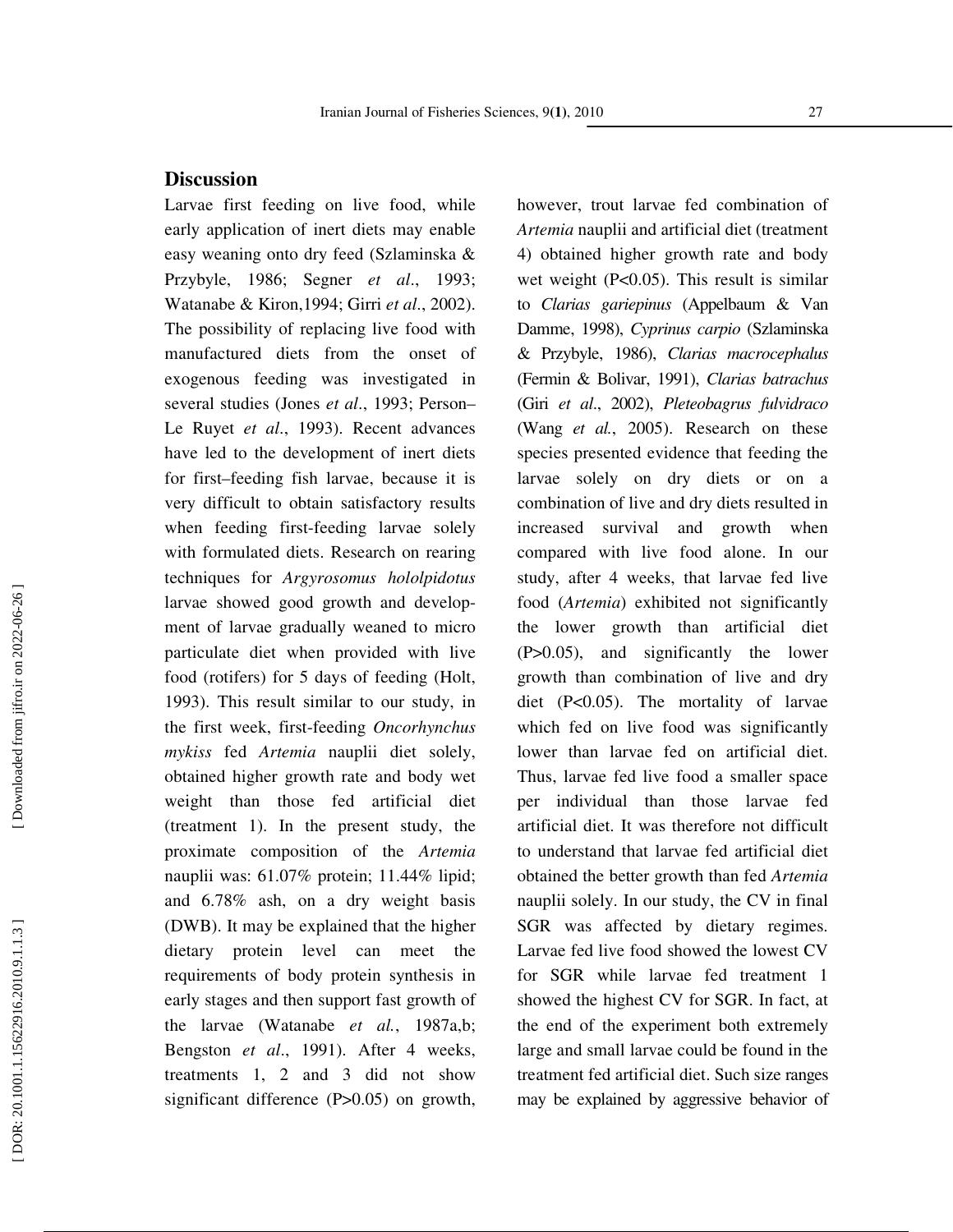fast–growing dominant individuals. Further, because of the higher mortality in the treatment 1.

Mortality of first-feeding *Oncohynchus mykiss* fed artificial diet was significantly higher than those fed live food (in the first week), This result is similar to most research on feeding larvae with artificial diets. The poor response to artificial diet may be due to a poorly developed digestive system with low digestive enzyme activity during the early feeding period (Awaiss *et al*., 1993; Holt, 1993; Segner *et al*., 1993).

Considering the effects live food, combination of live and dry diet and artificial diet on both survival, growth and body chemical composition of first–feeding larvae of *Oncorhynchus mykiss* it was found that although the artificial diet (treatment 1) showed not significantly higher growth than larvae fed *Artemia* nauplii solely after 4 weeks (P>0.05), but also resulted in higher mortality and higher size respectively, indicating that artificial diet supported fast but not healthy growth thus in aquaculture it is more desirable to feed larvae with live food especially when that larvae fed on combination of live and dry diet.

At the first week, after 3 days, the highest crude protein was observed in treatment 3 and the lowest was showed in treatment 1. Then until the end of the experiment (28 days), protein content of larvae fed *Artemia* nauplii and combination of *Artemia* nauplii and inert feed has been increased.

The period of intake after feed distribution may have been longer for *Artemia* than

microparticle diet (granules) because their movement may have elicited a longer feeding response. As a result, *Artemia* consumption and thus growth might have been higher. In both rainbow trout (Ware, 1973) and Atlantic salmon (Rimmer & Power, 1978; Holm & Moller, 1984), prey motion has been shown to be major importance in triggering feeding response. Passively transported pellets are less attractive to young salmon than wild prey and may not be consumed even when they pass very closely to the fish (Stadmeyer & Thorpe, 1987). While the movement of prepared feeds depends on sinking speed and water currents, *Artemia* nauplii can remain alive and motile in freshwater for several hours depending on water temperature (Bengtson *et al*., 1991). It was observed in this experiment that *Artemia* nauplii were still alive and swimming after 4h in freshwater.

Improved growth of fish fed combination of live and dry diet compared with artificial diet was likely related to the differences in percentage of lipid and protein in feeds. Body chemical composition of trout larvae which fed on artificial diet had a higher percentage of lipids and lower percentage of protein than larvae fed on combination of live and dry diet.

The proteolytic enzymes in *Artemia* may play a significant role in contributing to the digestion process, in addition to digestion brought about by the proteolytic enzymes of the fry itself (Bengston *et al*., 1991). According to some calculations, the contribution of proteolytic activity in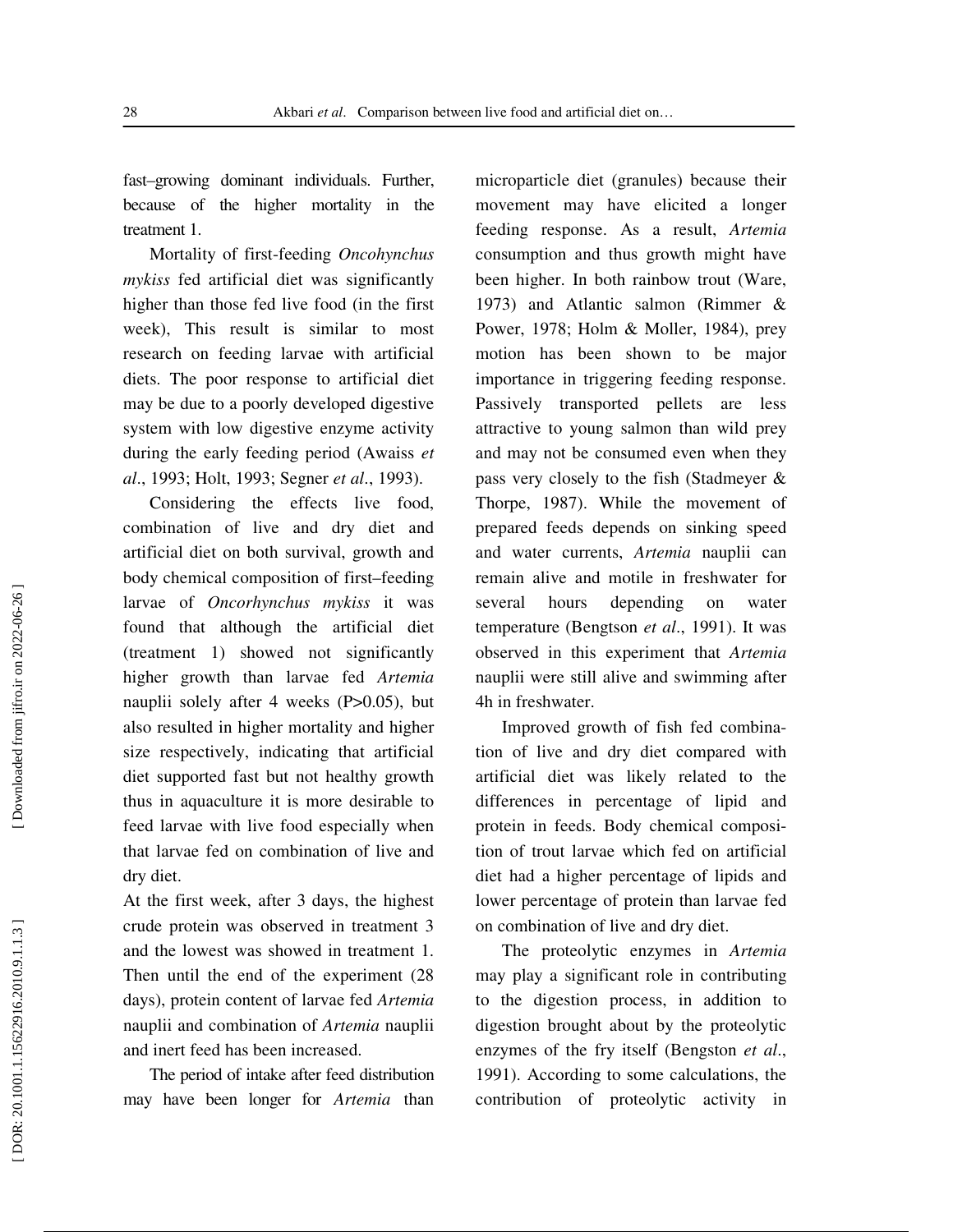natural food may even be equal to that of the digestive system in larval fish (Dabrowski & Glogowski, 1977).

Prolonged use of live food to rear fish larvae is often impractical and costly, and conversion to artificial feed is necessary. During the conversion period of the experiment, the trout larvae adapted very quickly to the granulated feed. The growth benefit observed in the combination of live and artificial dietary treatment, which included true growth as demonstrated by increased length in fish, was sustained after the fish were weaned to commercial starter feed. Until the third week of feeding, percentage growth of fish fed combination of live and artificial diet was higher than fish fed on the other feeds. Therefore, replacing combination of live and artificial diet with an artificial feed from the first rearing week onward will shorten the grow out period (larvae to harvest) and result in larger fish at hatchery release as well.

#### **Acknowledgements**

This study was supported by the Faculty of Fisheries Sciences, Agriculture Sciences and Natural Resources of Gorgan University (UASNR 45163). We would like to thank personnel of the Shahid Marjani Fish Rearing and Propagation Complex, Gorgan, Iran. Special thanks are expressed to laboratory experts for valuable help.

#### **References**

- **Anderson, W.G., Mckinley, R.S. and Colvecchia,** 
	- **M., 1997.** The use of clove oil as an anesthetic for rainbow trout and its effects on swimming

performance. North American Journal Fishery Management, 17**(2):**301-307.

- **Appelbaum, S. and Van Damme, P., 1998.** The feasibility of using exclusively artificial dry feed for the rearing of Israeli *Clarias gariepinus* (Burchell, 1822): Larvae and fry. Journal Applied Ichthyology, **4:**105-110.
- **Association of Official Analytical Chemists (AOAC), 1990.** Official methods of analysis of the Association of Official Analytical Chemists,  $15<sup>th</sup>$  edn. Association of Official Analytical Chemists Inc., Arlington, VA, 129P.
- **Awaiss, A., Kestemont, P. and Micha, J.C., 1993.** Study on the larvae of African catfish *Clarias gariepinus* fed with the freshwater rotifer *Branchinus calyciflorus*. *In*: Production, Environment and Quality. European Aquaculture Society. Ghent, Belgium. **18:**443-453.
- **Bengtson, D.A., Leger, P. and Sorgeloos, P., 1991.** Use of *Artemia* as a food source for aquaculture. *In*: R.A. Broune; P. Sorgeloos and C.N.A. Trotman (eds.), *Artemia* biology. CRC Press, Boca Raton, FL., USA. pp.255-280.
- **Dabrowski, K. and Glogowski, J., 1977.** Studies on the role of exogenous proteolytic enzymes in digestion processes in fish. Hydrobiologia, **54:**129-134.
- **Dhont, J., Lavens, P. and Sorgeloos, P., 1993.** Preparation and use of *Artemia* as food for shrimp and prawn larvae. *In*: J.P. McVey (ed.), CRC Handbook of Mariculture,  $2<sup>nd</sup>$  edn., Volume 1. Crustacean Aquaculture. CRC Press, Boca Raton, FL, USA. pp.61-93.
- **Fermin, A.C. and Bolivar, M.E.C., 1991.** Larval rearing of the Philippine freshwater catfish, *Claris macrocephalus* (Günter), fed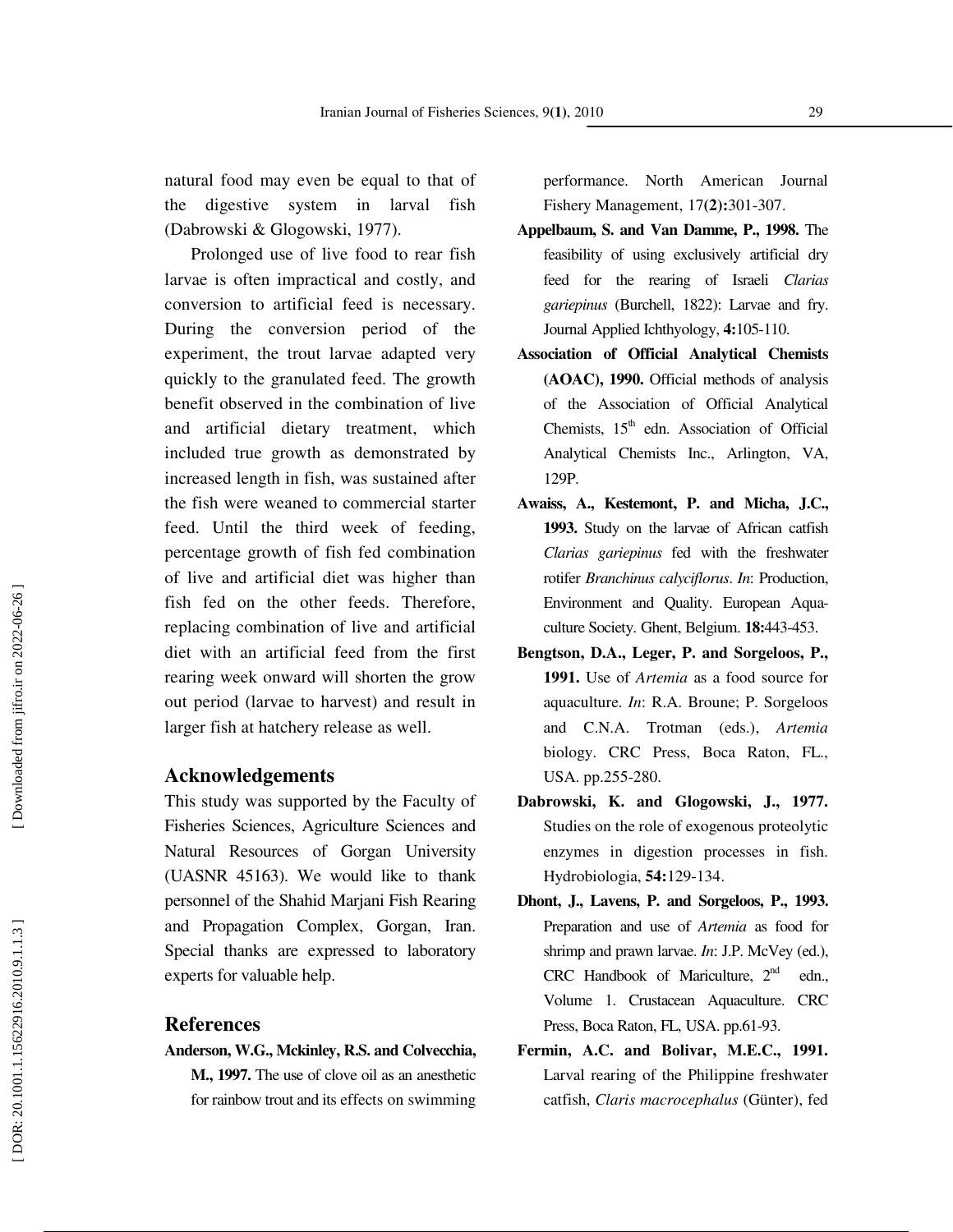live zooplankton and artificial diet: A preliminary study. Israel Journal of Aquaculture, **43:**87-94.

- **Girri, S.S., Sahoo, S.K., SHU, B.B., Sahu, A.K., Mohanty, S.N., Mohanty, P.K. and Ayyapan, S., 2002.** Larval survival and growth in *Wallago attu* (Bloch and Schneider): Effect of light, photoperiod and feeding regimes. Aquaculture, **213:**157-161.
- **Gwak, W.S. and Tanaka, M., 2002.** Changes in RNA. DNA and protein contents of laboratory-reared Japanese flounder, *Paralichthys ollivaceus*, during metamorphosis and settlement. Fisheries Sciences, **68:**27-33.
- **Hevroy, E.M., Espe, M., Waagbo, R., Sandness, K.R. and Hemre, I., 2005.** Nutrition utilization in Atlantic salmon (*Salmo salar*) fed increased level of fish. Protein hydrolyses during a period of fast growth. Aquaculture Nutrition, **1:**301-313.
- **Holm, J.C. and Moller, D., 1984.** Growth and prey selection by Atlantic salmon yearlings reared on live freshwater zooplankton, Aquaculture, **43:**401-412.
- **Holt, G.J., 1993.** Feeding larval red drum on micro particulate diets in a closed recirculation water system. Journal of World Aquaculture Society, **42:**225-240.
- **Jones, D.A., Karnarudin, M.H. and LeVey, L., 1993.** The potential for replacement of live feeds in larval culture. Journal of World Aquaculture Society, **24:**199-207.
- **Keen, J.K., Noakes, D.L.G., Moccia, R.D. and Soto, C.G., 1998.** The efficiency of clove oil as an unaesthetic for rainbow trout, *Onchorhynchus mykiss* (Walbaum). Aquaculture Research, **29:**89-101.
- **Kim, J., Massee, K.C. and Hardy, R.W., 1996.** Adult *Artemia* as food for first feeding Coho salmon (*Onchorhynchus kisutch*). Aquaculture, **144:**217-326.
- **Koueta, N., Boucaud-Camou, E.E. and Noel, B., 2002.** Effect of enriched natural diet an survival and growth of juvenile cuttle fish *Sepia officinalis* L. Aquaculture, **203:**293- 310.
- **Lara-Flors, M., Migual, A., Guzman-Mendez, O.L., Beatriz, E. and Lopez-Madrid, W., 2003.** Use of bacteria *Streptococcus faecium* and *Lactobacillus acidophilus*, and the yeast *Saccharomyces cerevisia* as growth parameters in Nile tilapia (*Oreochromis niloticus*). Aquaculture, **216:** 193-201.
- **Leger, P., Bengston, D.A., Simpson, K.L. and Sorgeloos, P., 1986.** The use and nutritional value of *Artemia* as a food source. Oceanography of Marine Biology, Annual Review. **24:**521-623.
- **Person-Le Ruyet, J., Alexander, J.C., Thebaud, L. and Mugnier, C., 1993.** Marine fish larvae feeding: Formulated diets or live prey. Journal of World Aquaculture Society, **24:**211-224.
- **Rimmer, D.M. and Oower, G., 1978.** Feeding response of Atlantic salmon (*Salmo salar*) a levins in flowing and still water. Journal of Fisheries Research Board of Canada, **35:**329-332.
- **Segner, H., Roesch, R., Verreth, J. and Witt, U., 1993.** Larval nutritional physiology studies with *Clarias garepinus*, *Coregonus lavaratus* and *Scophthalmus maximus*. Journal of World Aquaculture Society, **24:**121-134.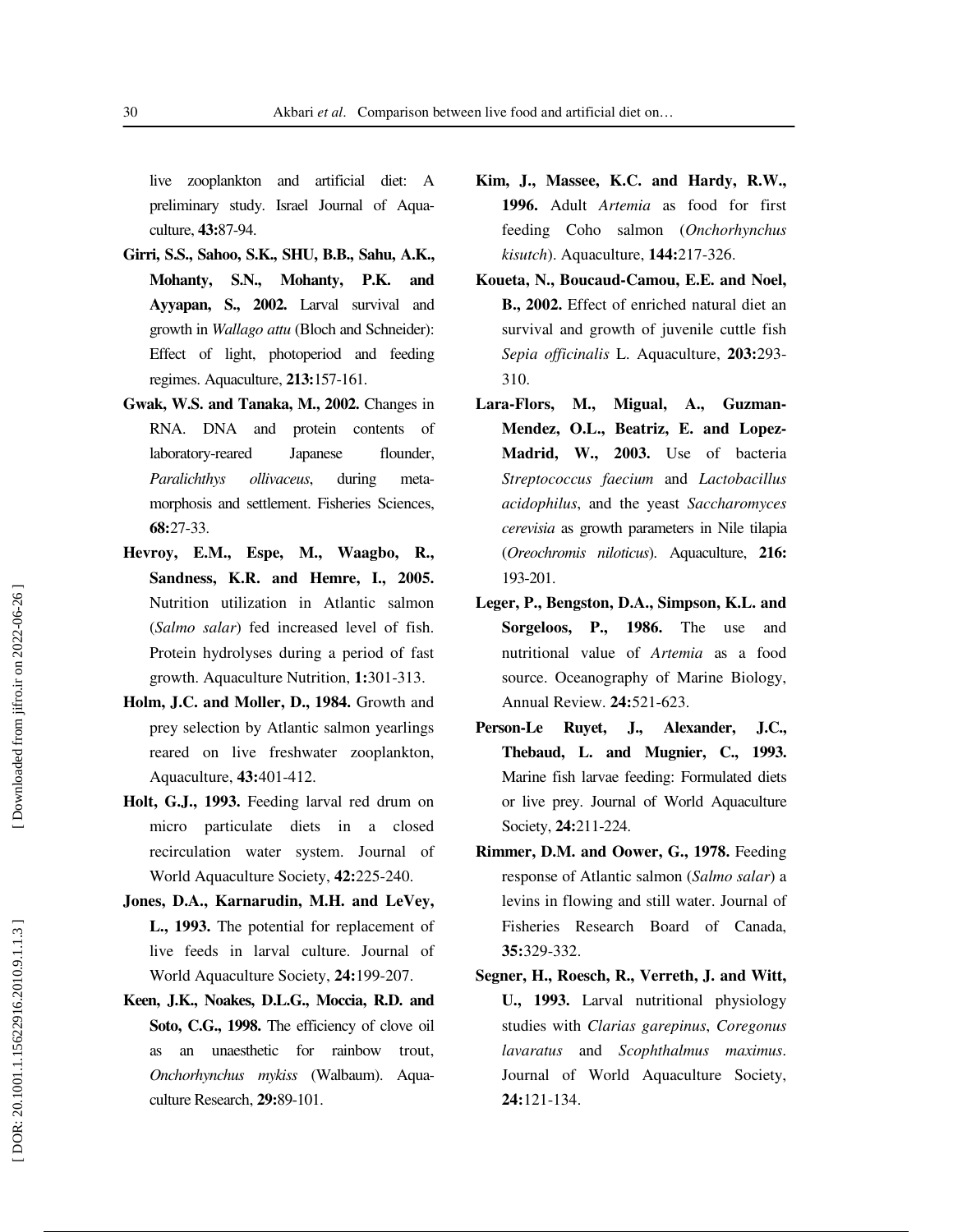- **Stradmeyer, L. and Thorp, J.E., 1987.** The response of hatchary-reared Atlantic salmon, *Salmo salar* L., parr to platted and wild prey. Aquaculture Fisheries Management, **18:**51-61.
- **Szlaminska, M. and Przybl, A., 1986.** Feeding carp *Cyprinus carpio* larvae with an artificial dry food, living zooplankton and mixed food. Aquaculture, **54:**77-82.
- **Wang, C., Xie, S., Zheng, K., Zhu, X., Lie, W., Yang, Y. and Liu, J., 2005.** Effects of live food and formulated diets on survival, growth and protein content of first-feeding larvae of *Plelteobagrus fulvidraco*. Applied Ichthyology, **21:**210-214.
- **Ware, D.M., 1973.** Risk of epibenthis prey to predation by rainbow trout (*Salmo .gardneri*). Journal of Fisheries Research Board of Canada, **30:**787-797.
- **Watanab, T., Oowa, F., Kitajima, C. and Fujita, S., 1987a.** Nutritional values of live organism used in Japan for mass propagation of fish. A review. Aquaculture, **34:**115-143.
- **Watanab, T., Oowa, F., Kitajima, C. and Fujita, S., 1987b.** Nutritional quality of brine shrimp, *Artemia salina*, as a living feed from the view point of essential fatty acid for fish. Bulletin of the Japanese Society of Fisheries, **44:**1151-1121.
- **Watanabe, T. and Kiron, Y., 1994.** Prospects in larval fish dietetics. Aquaculture, **124:** 223-251.
- **Wolnicki, J., Myszkowski, L. and Kaminski, R., 2003.** Effect of supplementation of a dry feed with natural food on growth, condition and size distribution of juvenile tench *Tinca tinca* (L.). Applied Ichthyology, **19:**157-160.